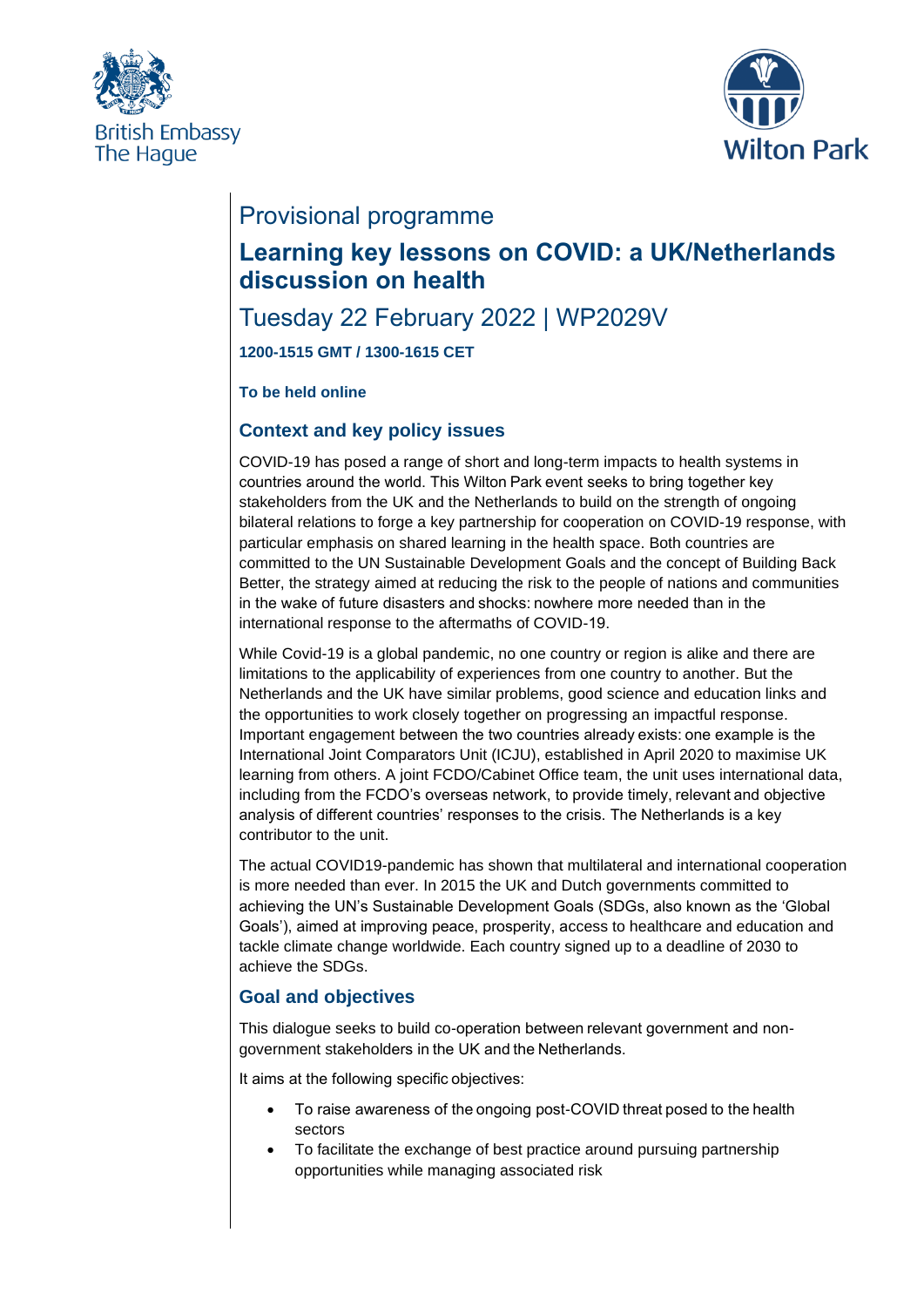|                                | To identify and discuss emergent threats and opportunities and define effective<br>$\bullet$<br>approaches to cross-sector collaboration<br>To strengthen the links and engagement between the relevant UK and<br>Netherlands government and non-government stakeholders<br>To support the development and dissemination of shared support, advice and<br>guidance<br>In association with the British Embassy in the Hague |
|--------------------------------|----------------------------------------------------------------------------------------------------------------------------------------------------------------------------------------------------------------------------------------------------------------------------------------------------------------------------------------------------------------------------------------------------------------------------|
|                                | (Speakers invited and themes proposed * denotes confirmed)                                                                                                                                                                                                                                                                                                                                                                 |
| <b>Tuesday 22 February</b>     |                                                                                                                                                                                                                                                                                                                                                                                                                            |
| 1150-1200 UK/<br>1250-1300 CET | Participants join                                                                                                                                                                                                                                                                                                                                                                                                          |
| 1200-1220 UK/<br>1300-1320 CET | <b>Welcome and introduction</b>                                                                                                                                                                                                                                                                                                                                                                                            |
|                                | *Nick Linfield<br>Programme Director and Head of Policy, Wilton Park                                                                                                                                                                                                                                                                                                                                                       |
|                                | *Joanna Roper<br>British Ambassador to the Netherlands and UK Permanent Representative to the<br>Organisation for the Prohibition of Chemical Weapons (OPCW)                                                                                                                                                                                                                                                               |
|                                | *Karel van Oosterom<br>Ambassador of the Kingdom of the Netherlands to the United Kingdom of Great Britain<br>and Northern Ireland                                                                                                                                                                                                                                                                                         |
| 1220-1300 UK/<br>1320-1400 CET | 1. Vaccines and variants                                                                                                                                                                                                                                                                                                                                                                                                   |
|                                | This session will focus on experiences and lessons learned from each country, including<br>vaccine rollout and response to variants. What lessons have been learnt for future<br>resilience to pandemics. How can cooperation between countries help to build this<br>resilience and threat mitigation as we transition out of the pandemic?                                                                               |
|                                | *Jaap van Dissel<br>Director of the Center for Infectious Disease Control of the National Institute for Public<br><b>Health and the Environment</b>                                                                                                                                                                                                                                                                        |
|                                | *Neil Ferguson<br>Director of the MRC Centre for Global Infectious Disease Analysis and Vice-Dean in<br>Faculty of Medicine at Imperial College                                                                                                                                                                                                                                                                            |
| 1300-1345 UK/<br>1400-1445 CET | 2. Winter planning and infrastructure                                                                                                                                                                                                                                                                                                                                                                                      |
|                                | This session will focus on experiences and insights from each country. What changes to<br>winter planning and health infrastructure have resulted from the COVID-19 pandemic<br>and what further changes need to take place to build resilience and threat mitigation for<br>similar future scenarios? How might cooperation between the UK and the Netherlands<br>help to progress these approaches?                      |
|                                | Jaap Van Delden<br>Deputy Director General, Ministry of Health, Welfare and Sport, The Netherlands                                                                                                                                                                                                                                                                                                                         |
|                                | *Carole Mundell<br>Head of Science Council at University of Bath and former Chief Scientific Adviser at the<br>Foreign & Commonwealth Office                                                                                                                                                                                                                                                                               |
|                                | *Marion Koopmans<br>Head of the department of viroscience (OMT), Erasmus University Medical Center                                                                                                                                                                                                                                                                                                                         |